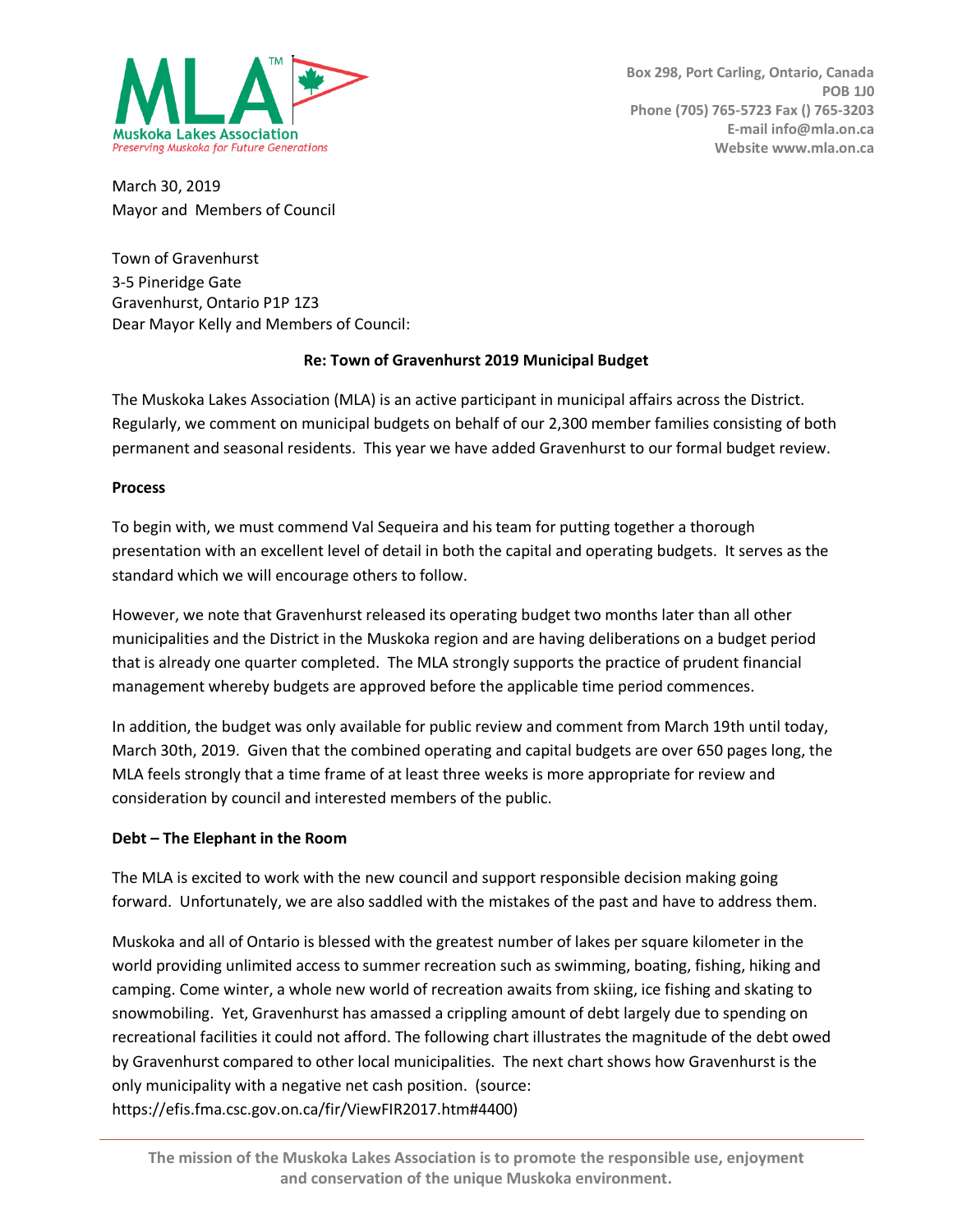



To address this debt, council has approved specific annual capital tax increases over the past four years of 5.0% to 5.5% and is proposing a further 3% increase for 2019 to address this debt. This has left **Gravenhurst residents paying the second highest tax rate in the region and over 3.5x that of what residents in Muskoka Lakes Township pay** as illustrated in the chart below.

**The mission of the Muskoka Lakes Association is to promote the responsible use, enjoyment and conservation of the unique Muskoka environment.**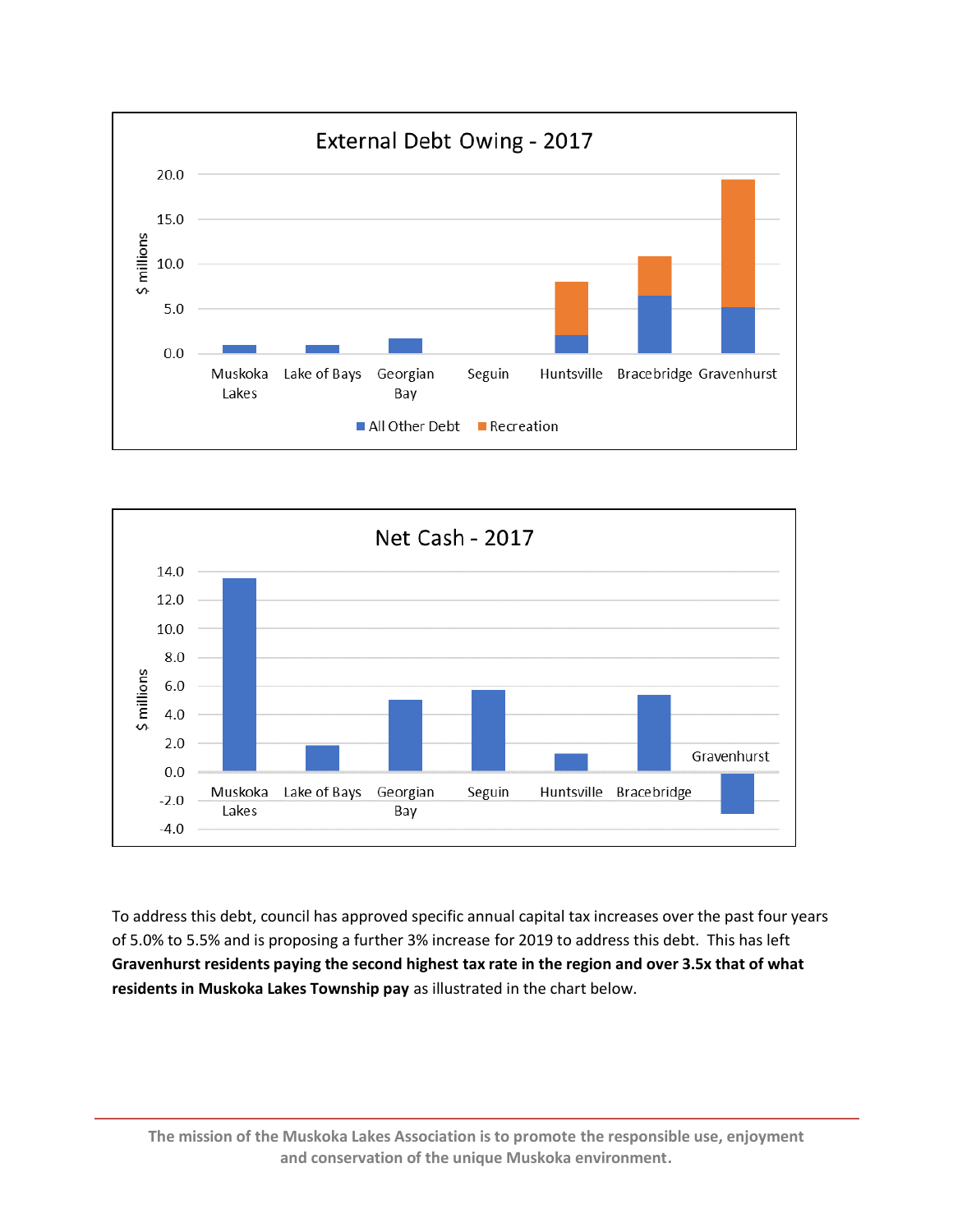

### **How did it get to position?**

The following table reviews taxes and inflation for the past six years. During this time**, inflation in Ontario has increased by 12.1%.** This is not some abstract notion, but rather a real reflection of the increase in the cost of goods and services and equally important the aggregate increase in wages and salaries of those paying taxes. While rising prices in the housing markets of major cities captures headlines, **property values in Gravenhurst have appreciated by only 14.4% over this period. On an annualized basis, property values have increased by 2.3% annually, marginally better than average annual inflation of 1.9%.** Net of taxes, owning property has been a bad investment in Gravenhurst.

Yet during a period of low inflation and low property valuation growth, **taxes have skyrocketed by 49.7% or OVER 4x the rate of inflation.** In other words, Gravenhurst residents are paying over four times more for the same services as they did six years ago.

| Year $(2)$     | <b>Tax Rate</b> |      | <b>MPAC Assessment</b> | <b>Taxes</b> | Inflation $(1)$ |
|----------------|-----------------|------|------------------------|--------------|-----------------|
|                | MIL             | y/y  | y/y                    | y/y          | y/y             |
| 2014           | 0.350833%       | 1.3% | 1.5%                   | 2.8%         | 2.4%            |
| 2015           | 0.383868%       | 9.4% | 3.1%                   | 12.5%        | 1.2%            |
| 2016           | 0.409208%       | 6.6% | 1.1%                   | 7.7%         | 1.8%            |
| 2017           | 0.431655%       | 5.5% | 1.6%                   | 7.1%         | 1.7%            |
| 2018           | 0.445851%       | 3.3% | 3.3%                   | 6.6%         | 2.4%            |
| 2019b          | 0.456106%       | 2.3% | 3.0%                   | 5.3%         | 2.0%            |
| Six year Total |                 |      | 14.4%                  | 49.7%        | 12.1%           |
| Annualized     |                 |      | 2.3%                   | 7.0%         | 1.9%            |

**The mission of the Muskoka Lakes Association is to promote the responsible use, enjoyment and conservation of the unique Muskoka environment.**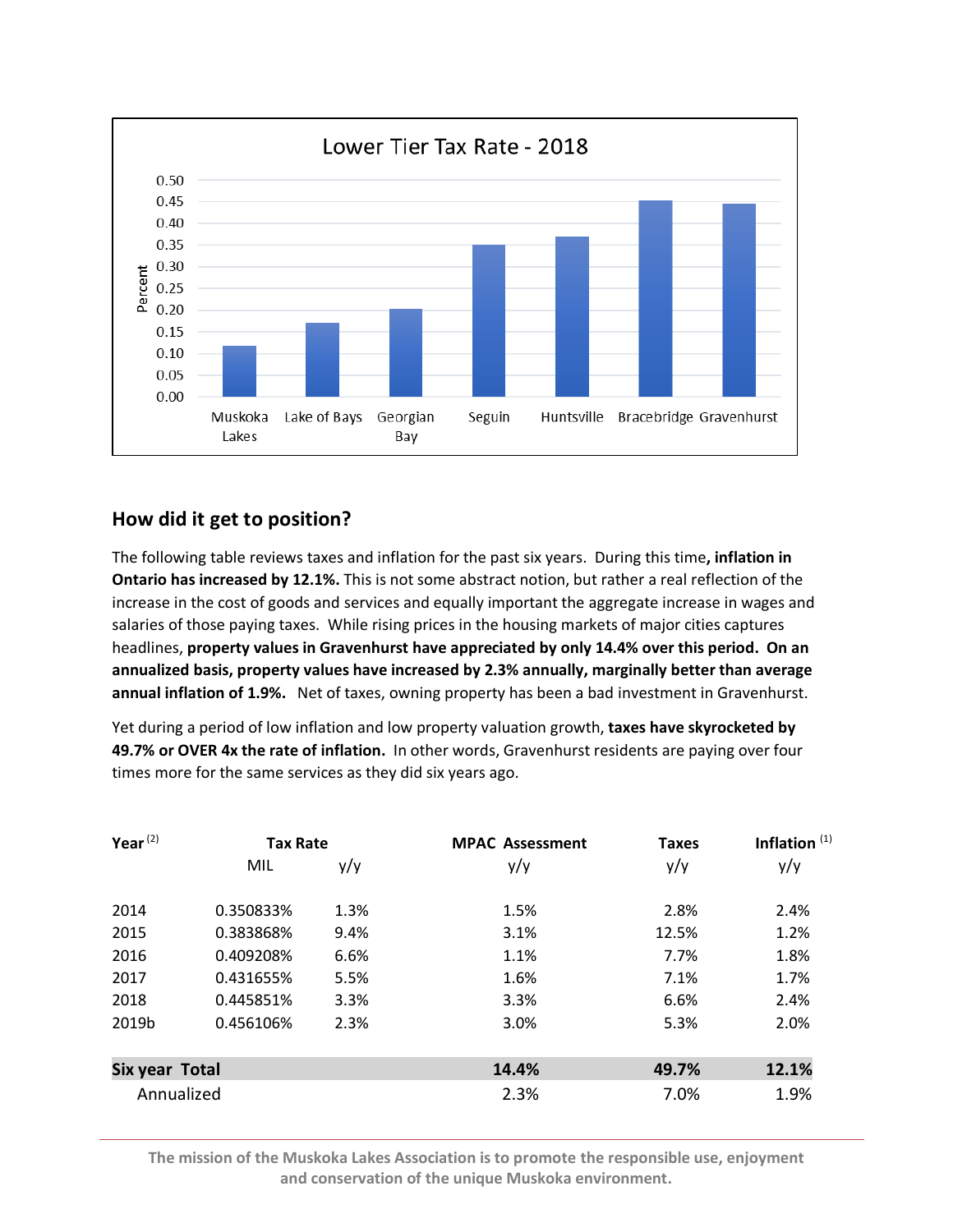# **Operating and Capital Expenses – Different sides of the same coin**

Gravenhurst produces both an operating and capital budget. An operating expense is simply an item or service purchased that provides full utility during the year it was purchased in. Salaries and wages are a good example. A capital expense is similarly a purchase of an item, but it provides utility over more than one year. A \$100,000 truck that will last ten years effectively costs \$10,000 a year to own. Describing capital expenditures as "investments in the future' is entirely misleading and in the case of Gravenhurst, is really being used to pay back debt on past expenses.

As illustrated in the table below, over the past seven years **the Operating Budget has grown by 65.4% or 5x greater than the rate of inflation or the cost to provide those services**. Yet capital spending is even worse. In 2012, capital expenses were \$1.8 million. Since then, **the Capital Budget has ballooned by 228.9% or almost 18x the rate of inflation or cost to purchase those goods**. The capital budget has grown by more than 3.5x the already egregious increases in taxes and partially explains the town's high level of debt.

| Year $(2)$              | Operating $(3)$ |       | Capital <sup>(3)</sup> |        | <b>Taxes</b> | Inflation $(1)$ |
|-------------------------|-----------------|-------|------------------------|--------|--------------|-----------------|
|                         | \$mm            | y/y   | \$mm                   | y/y    | y/y          | Y/Y             |
| 2013                    | 10.62           | 8.6%  | 2.80                   | 55.6%  | 8.5%         | 1.0%            |
| 2014                    | 11.79           | 11.1% | 3.09                   | 10.2%  | 2.8%         | 2.4%            |
| 2015                    | 12.12           | 2.8%  | 3.82                   | 23.8%  | 12.5%        | 1.2%            |
| 2016                    | 12.97           | 7.0%  | 5.14                   | 34.5%  | 7.7%         | 1.8%            |
| 2017                    | 13.76           | 6.1%  | 5.39                   | 4.9%   | 7.1%         | 1.7%            |
| 2018                    | 14.87           | 8.0%  | 5.51                   | 2.4%   | 6.6%         | 2.4%            |
| 2019b                   | 16.17           | 8.8%  | 5.92                   | 7.4%   | 5.3%         | 2.0%            |
| <b>Seven Year Total</b> |                 | 65.4% |                        | 228.9% | 62.5%        | 13.2%           |
| Annualized              |                 | 7.5%  |                        | 18.5%  | 7.2%         | 1.8%            |

(1) Ontario inflation rate: [https://www150.statcan.gc.ca/t1/tbl1/en/tv.action?pid=1810000401&pickMembers%5B0%5D=1.14](https://www150.statcan.gc.ca/t1/tbl1/en/tv.action?pid=1810000401&pickMembers%255B0%255D=1.14)

(2) b – budgeted

(3) Expenses as presented in the operating and capital budgets

## **Looking Forward**

The MLA fully appreciates that the newly elected council was not responsible for uncontrolled spending decisions of the past, some of which were made a number of years ago. Gravenhurst taxpayers are already burdened with some of the highest tax rates in the region with seasonal residents paying the bulk of taxes collected while receiving the least amount of benefit.